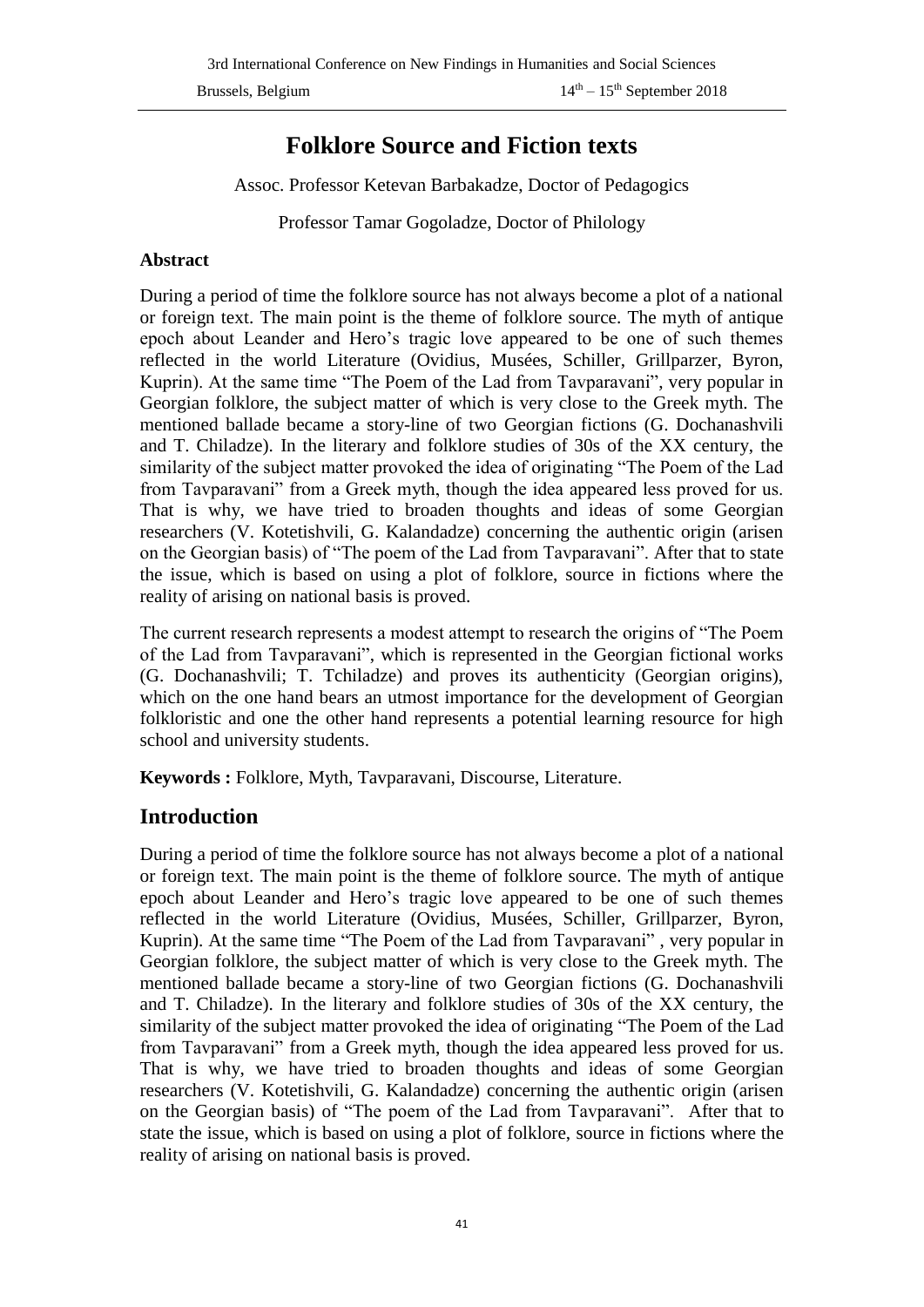## **Discourse of the Folklore Source and fictional texts**

In the world folklore, a subject matter rarely represents a fascinating material coming from the theme that may have come to literature since the oldest period due to trading and cultural relations either from East or from West. In the 70s of the XIX century Spreading wide the theory of "borrowing" in Georgia, promoted accepting some samples of orally transmitted folklore (mainly myths, ballades and fairy-tales) as brought in from other folklore. However, the circumstance of transforming a brought in sample into a national creative work based on working it out can be undeniable. This factor makes difficult to state the authenticity of the folklore sample as Georgian culture was arisen on the origin that represented the crossroad where Eastern or Western orally transmitted folklore were introduced during centuries due to political or trading reasons. The followers of the "borrowing theory" that is Benefits factually examined folklore samples separately, not taking into consideration the national roots. That is why they brought them down to schemes of the subject matters. At the same time, opposing the "borrowing theory" anthropological theory or self-conceiving theory is broadening in Georgian reality. According to Taylor the similarity of subject matters could be caused by the similarity of people's nature, psyche and objective reality. The culture and creative works of people living in the same conditions though being far apart from each other could be similar as the development was going on according to the same scheme" (Kurdovanidze, 201:212). Just on the basis of this theory the new way of explaining the subject matters of fairy tales became possible. The creator of historical school of folklore study Vsevolod Miller tried to study Russian Bylines in connection with the history and connected their origin to the past of the nation of orally transmitted folklore. This theory also became very popular in Georgia and during folkloristic analysis of "The Poem of the Lad from Tavparavani" the "borrowing theory influenced connecting its origin to the Greek myth about Leander and Hero and the study of the folkloristic samples was going through discussion about the similarity of the subject matters or originating it from Greek. (M. Kakabadze, T. Makhauri, I. Merabishvili, I. Adamia etc). A kind of stereotype was formed: "The poem of the Lad from Tavparavani", 16 records of which has existed in East Georgia since 1882, was mentioned as a variety of a Greek myth.

It is noteworthy to state the fact that in the XX century just this ballade ("The Poem of the Lad from Tavparavani) became the basis of two fictions: "The Lad from Tavparavani" by Guram Dochanashvi (prose) and "The Ballade of Tavparavani" by Tamaz Chiladze, (a three-acted play-fairy tale). While working on these the article\* "The Mythical Sketch of the Lad from Tavparavani in Modern Fiction (G. Dochanashvili, T. Chiladze) was created.

Comparing Georgian fictions to fictions created on the theme of Leander and Hero will give us opportunity to strengthen the doubts of three researchers about the Georgian origin of "The Poem of the Lad form Tavparavani". "Above mentioned Greek myth about Hero and Leander, remained in the folklore and literature of Rome or Germany, makes clear the relations with our folk-tale. Not even the plot, but even

 $\overline{\phantom{a}}$ 

<sup>\*</sup> The article "The Mythical Sketch of the Lad from Tavparavani in Modern Fiction (G. Dochanashvili, T. Chiladze) was presented in the X International Conference of Gori State Teaching University (17-18 November, 2017). It exists in the form of a manuscript.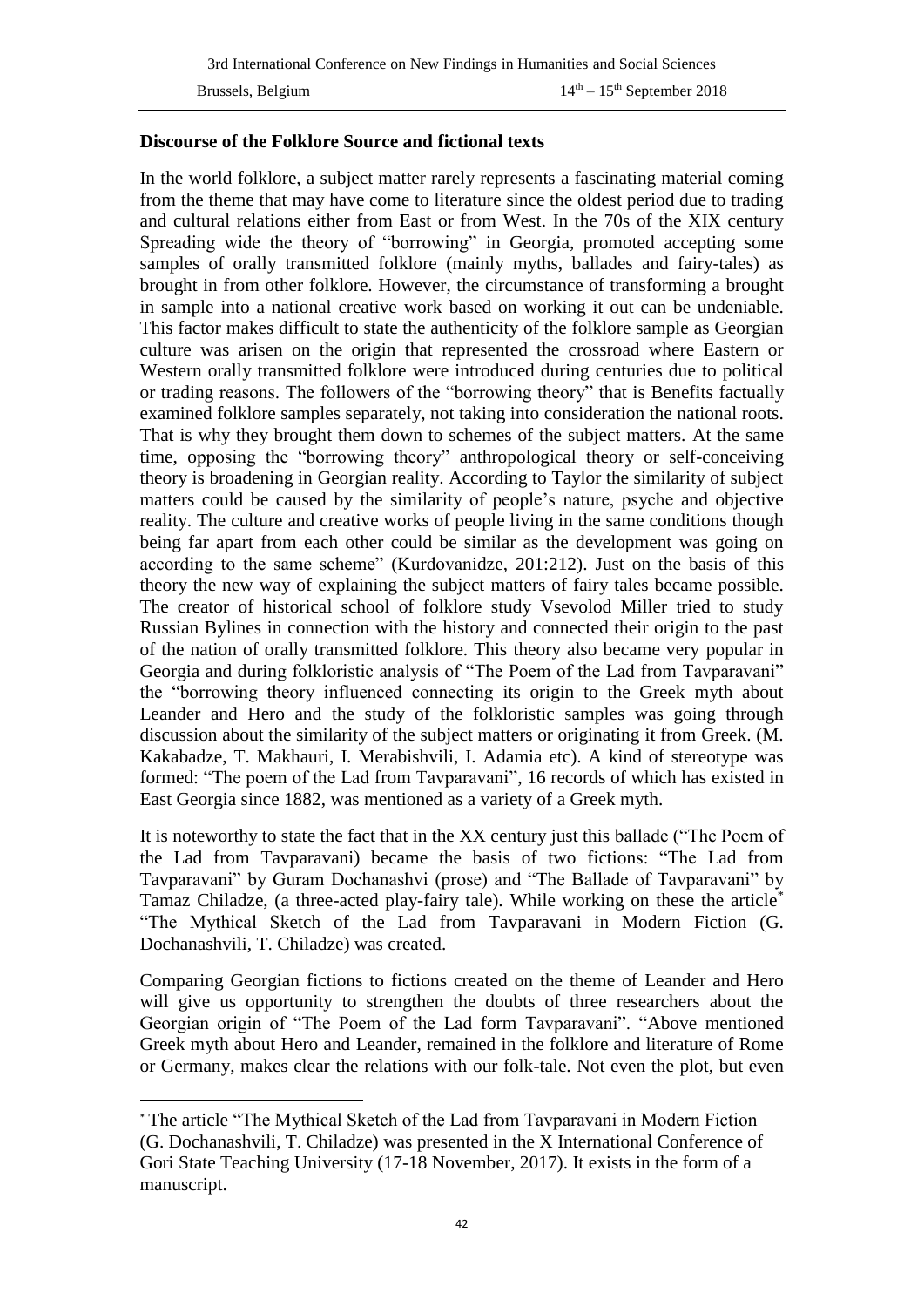the subject matters coincide with each other but the issue starts beyond these parallels. Namely: what type of folk-tale it is and where to search its origin" (V. Kotetishvili, 1963:332). "The existence of the Greek Myth and its spread in the western literature does not mean that the subject matter of "The Poem of Lad from Tavparavani" is imported and is not original Georgian. The motif of crossing a rough sea to the beauty's tower by a handsome fellow in Georgian Folk tales is very popular and this could have become a poetical inspiration for a teller of a Georgian ballade. (G. Kalandadze, 1957:93-94)

Just on the bases of discussing the recorded folk drama of "The Lad from Tavparavani" D. Janelidze remarks: "Many parallels to "The Lad from Tavparavani" can be found. This tragedy has the oldest myths in origin and it finds its origins in the cult of Sea and the Moon. This proves that in the folk tragedy recoded by Ia Kargareteli, the spirit, its theme and the tradition of its dramatic personification how modernized it could be, are still kept" (D. Janelidze, 1948:145).

Folklore sources and fictions are presented for study. Typological analysis of Georgian and foreign fictions will promote a rapid study of this issue. I. Adamia controversies this issue and tries to export this folk-tale in a changed way.

Before making conclusions about the authenticity of "The Poem of the Lad from Tavparavani" it is necessary to get acquainted with the folklore sources which had been done several times by different researchers to find out the similarity of subject matters.

The subject matter of Hero and Leander (Leander and Hero) is as follows: on the one side of Hellespont on the beach of Troad (Troada) Leandro, a lad from Abydos, fell in love with Hero, a daughter of pagan priest, Sestos, who lived on the other side at the beach of strait. Every night Hero lit a torch on the top of the top of the tower and the lad from Abydos swam to the tower through this light, met his beloved until dawn and then returned. One night wind blew out the torch, the lad drowned in fierce waves, and on the next day, his corps was washed ashore at the tower. Hero screamed and jumped down from the edge of the tower. In the "Mythological Dictionary" by Akaki Gelovani (2016) it is underlined that this love ballade must belong to the cult of Dionysus - to the oldest cycle of sea deity. A Roman elegist Publius Ovidius Nazon (43 B.C – 8 A.D) gave place to correspondence between Leander and Hero among the love letters of mythological Heroines (written to husbands or sweethearts) in his collection of creative works "Heroides". This could have been the first feature epistolary text dedicated to the oldest Greek myth.

"The Poem of the Lad from Tavparavani" first was recorded in 1882 in Dusheti region, in East Georgia; other versions mainly are found by the collectors of orally transmitted folklorists in various regions of east Georgia (Kartli, Kakheti, Pshavi, Pankisi, Khevi, Samtskhe-Javakheti). By the folklore text from Tavparavani (location should be pointed, the origin of the lad, grand lake "Tavparavani" or "Paravani" existing in Samtskhe –Javakheti). In some versions with the love a young woman, living across the Black Sea, in Akhkardo (Aspindza, Chashka, Sapara) every night the lad swam across the water and the way was lit by the candle from the window of the lady. One day a witch extinguished the candle. The lad could not find his way through darkness and drowned. The next morning his corps was washed ashore which was followed by the dreadful morn of the young woman.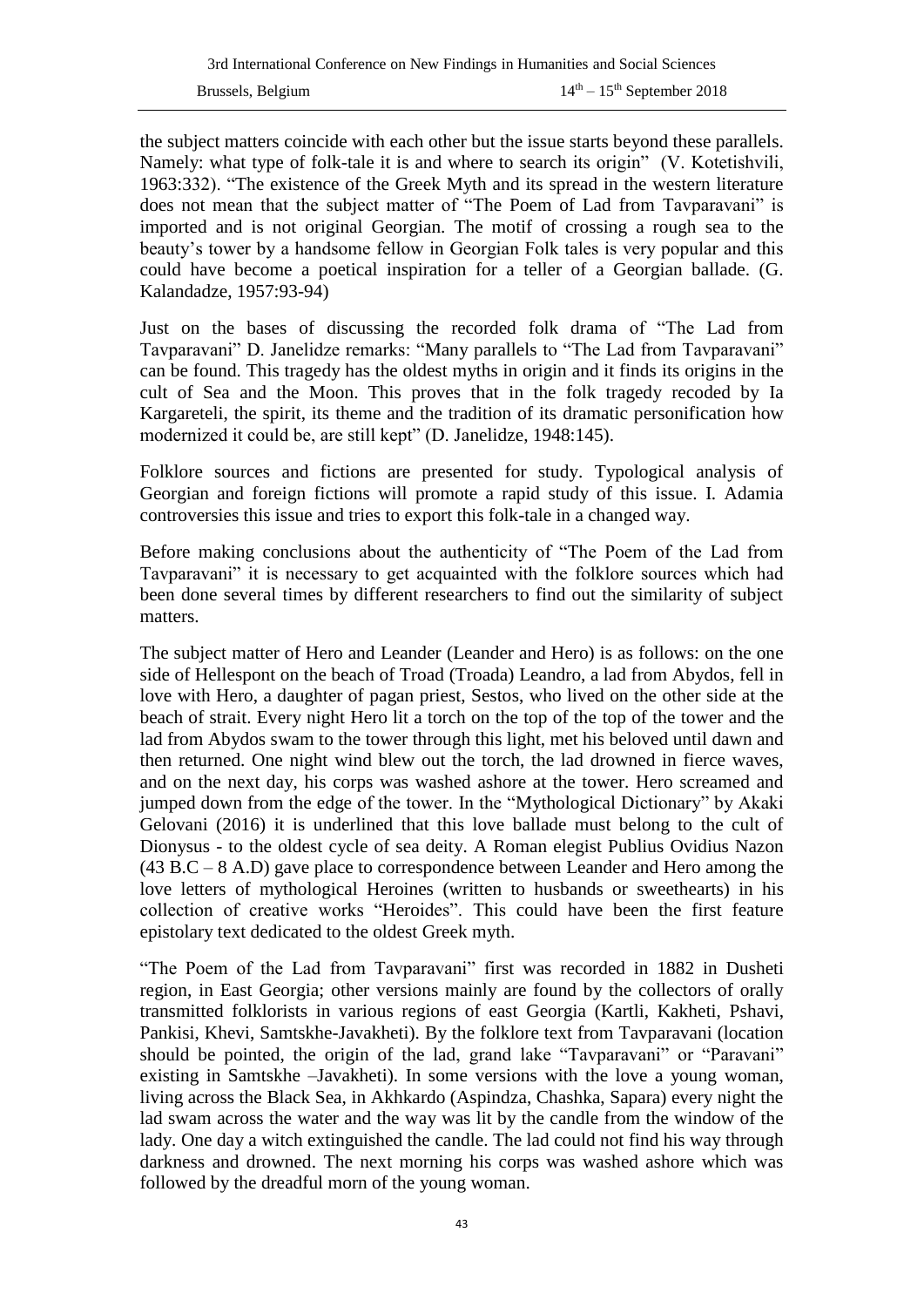An American Kartvelologist Kevin Tuite and A Georgian scientist of Byron studies Innes Merabishvili translated one of the spread versions of the text.

#### **The Lad From Tavparavani**

A lad from Tavparavani, Was loved by a maid of Aspindza.

He had a wide sea to cross, But in no wise was he daunted. The woman had lighted a candle; The candle sent forth its beam. A certain evil-souled crone Plotted the young man's destruction. The taper that gleamed in the window She snuffed out, to bring him to grief. And said to herself as she did so: "Did not this boy once love you?''

The young man cut through the waves, His heart and lungs were not strained. With one hand he held a millstone, With the other he swam the sea. From over the water a candle Shed light to the other side; By now the night had fallen, A night dark as blackest pitch. Wave pounded on wave And strove to make the lad drown. He lost his guide-beam, was confounded; Before him a whirlpool roared ... The morning dawned bright and cheery, Bright as a gay maiden's eyes. The waters had drowned the young man. He drifted ashore at Aspindza. His red shirt of finest silk Fluttered in the soft breeze; An eagle perched on his corpse,

Tore at his heart and was sated

#### **(Translated by Kevin Tuite)**

#### **A Handsome Lad of Paravani**

A handsome lad of Paravani In love with a maid of Aspara Was never daunted to mount huge waves Across the sea to meet his lover. The maid would always light a candle,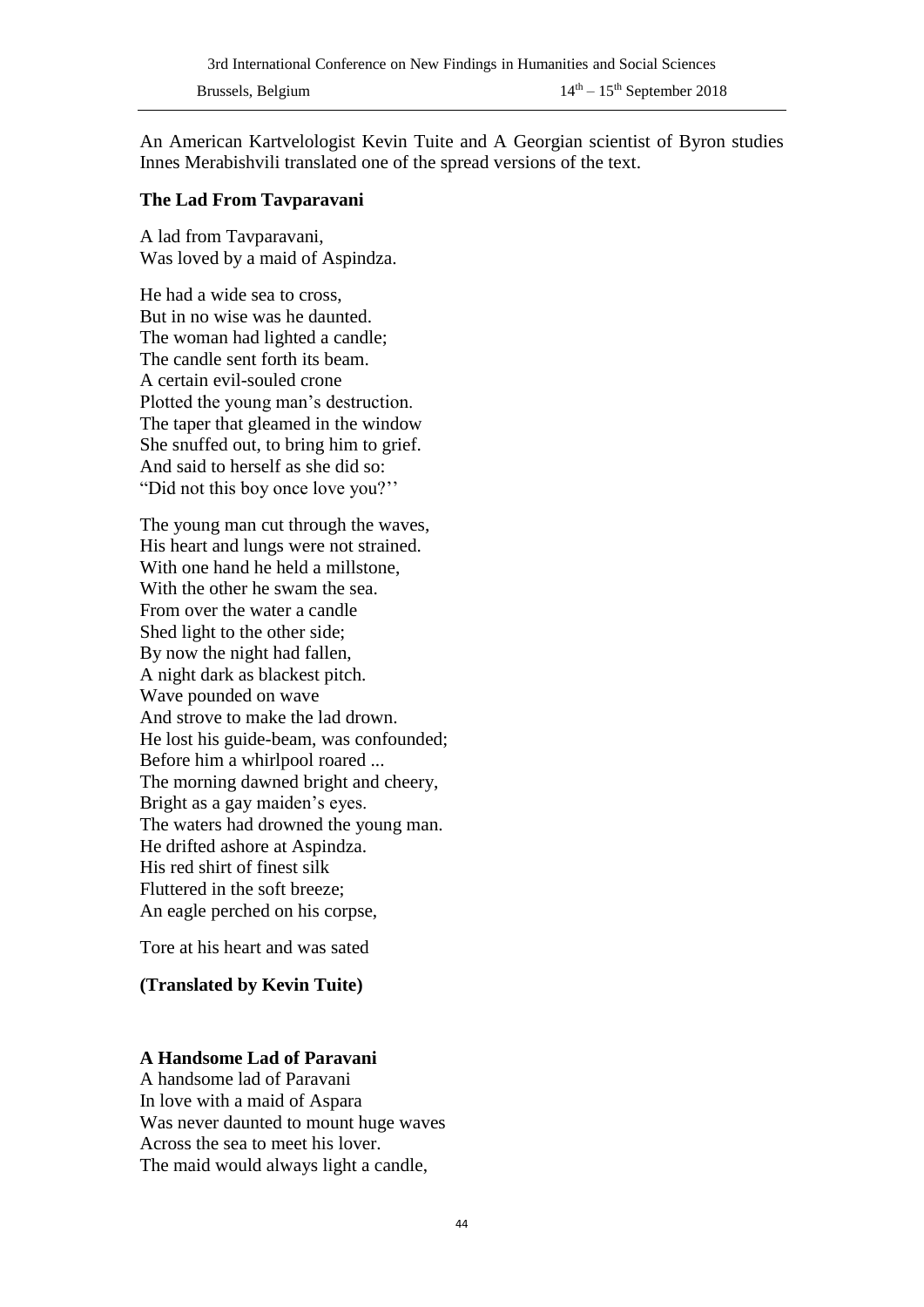The candle shone as a small marvel. An ugly crone of wicked soul Intended evil for the couple. She, when in fury, reached the casement, Snuffed out the light to harm, to humble, The wicked crone to her oft murmured: You ever had the same lover. By then the lad met billows high, His breast heaved smoothly, had no trouble, With one hand carried he a lifebelt And wafted the air with his other. A single candle on one bank Could well throw light on the other. But moonless night came o'er the lake With total darkness all to cover. And wave on wave did pound him strongly To swallow up, devour the lover. He lost the ford, the storm was raging, The toil for him became thus harder. The morning broke so full of beauty Like eyes of damsels fair that sparkle. The lad was drowned, his lifeless body Moved smoothly floating on the shallows.

And near the shore of small Aspara His crimson shirt did lonely flutter. His loving heart, his poor young body Were torn up gaily by a vulture.<sup>\*</sup>

A famous folklorist Tristan Makhauri presented comparison of two myths (German "The Prince and the Princess" and "The Poem of the Lad from Tavparavani"). "Different Georgian researchers discuss the similarity of subject matters of the mentioned ballades (besides Akaki Gelovani, Mikheil Chikovani, Giorgi Kalandadze), but none of the Georgian folklorists have made a structural analysis of these ballades" (T. Makhauri, 2011:17). As a result of comparison T. Makhauri concludes: "Despite the similarity in the subject matters of theses ballades we come across different moments and just the similarity gives originality to these two works." (T. Makhauri, 2011:20)

Despite the brilliant attempt of comparison, the conclusion seems somehow vague and what is more, our topic concerns "the myth of Hero and Leander" and "The Poem of the Lad from Tavparavani"

It is clear that the subject matters of both folk sources are almost equal. That is why since 30s of the XX century the researchers (V. Kotetishvili) started either from the Greek myth and finished with "The Poem of the lad from Tavparavani" or vice versa. In addition, this was done in order to reject the authenticity of "Tavparavani" which

 $\overline{a}$ 

<sup>\*</sup> Translated by Innes Merabilshvili.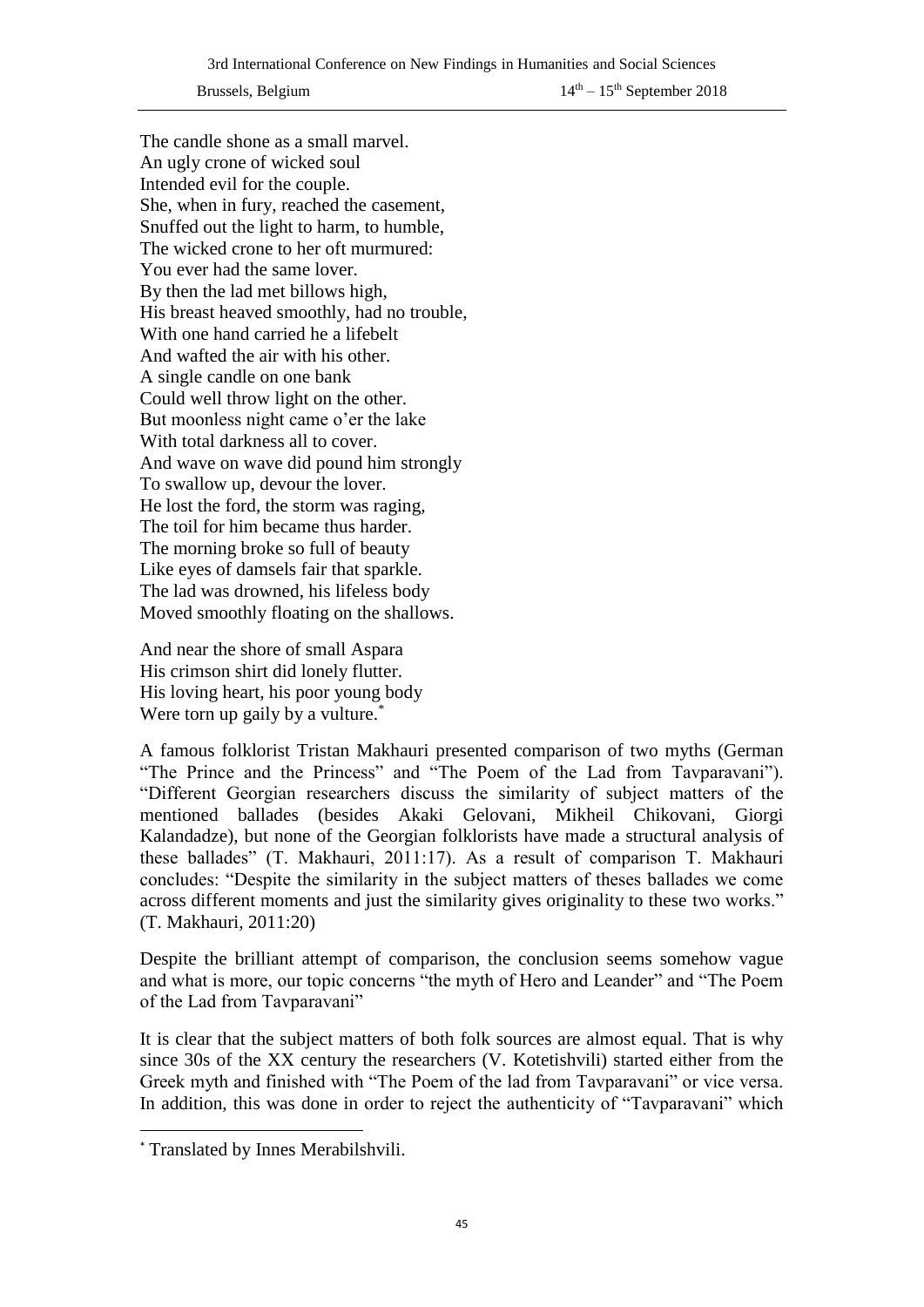was not simply aimed, while discussing the knowledge of the scientists "Tavparavani" urged them to make analog between them.

"Even reading the poem superficially the reader will feel something fantastic and fairy country. The poem is very close to love lyrics but it has remained several documents, which clarify the parts of mythos, and their oldness kept in the poem. According to the document remained in the poem would have even become stronger stating its nature and character if it have not been the parallels with the world literature. By means of these parallels the vague symbolic of our poem is revealed which cannot be explained only in Georgian" (V. Kotetishvili 1961:329)

Observing V. Kotetishvili's manner of discussion it can be explained why Georgian researchers are trying to look for the analog with the Greek myth. This in many cases makes even vaguer the authenticity of "Tavparavani". In addition, Kotetishvili himself presents the work of a researcher and poet Vyacheslav Ivanov ("Dionysus and Pre-Dionysus" 1923). According to this work the myth about Hero and Leander could be connected to the cult of Dionysus and the Lady with a lantern is a symbol of the Moon, Leander is a symbol of dolphin which are the names of Sea Dionysus (all swimmers, "antika Taucher" V.K)

That is why V. Kotetishvili's conclusion is connected to the cult of Dionysus and the prefix "tav" in the "Tavparavani" is concerned as a sign of mythos.

Form the above mentioned we consider V. Kotetisgvili's conclusion more noteworthy: the oldest sign of mythos and the necessity of deepening into its roots.

For the researcher Manana Kakabadze it is clear that the theme of lad from Tavparavani is very old from its origin but considers "Hero and Leander" as a Georgian version of "The Lad from Tavparavani". The existence of Georgian version of the legend of the world importance is very significant for seeking the romantic elements of Georgian poetic folklore. (M. Kakabadze, 2008)

A.Gelovani agrees with V. Kotetishvili's point of view of considering "The Lad from Tavparavani" as a Georgian name of Sea God Dionysus. A researcher and translator-Innes Merabilshvili in her letter "Translation as a Lexicographical Research (on the Example of One Word)" talks about the translation of the Georgian ballade made by Kevi Tuite. She portrays the fact of crossing Hellespont by swimming in May 3 of 1810 and later mentions: "The Georgian parallel of this myth "The Lad from Tavparavani" is very noteworthy and interesting as a pearl of Georgian folk poetry" (I. Merabishvili, 2011:159). So, researchers note the parallel between "Hero and Leander" and "The Poem of Lad from Tavparavani" still cannot openly talk about the authenticity of the Georgian creature the bases of which on the stage of our research can give both featured texts created on folk sources.

For comparison, we can address to "The Bride of Abydos" by Byron, "Hero, Leander and The Shepard" by Kuprin (1929) – from foreign literature and from Georgian texts a story "The Lad from Tavparavani" by G. Dochanashvili and a fairy-tale "A Ballade of Tavparavani" by T. Chiladze.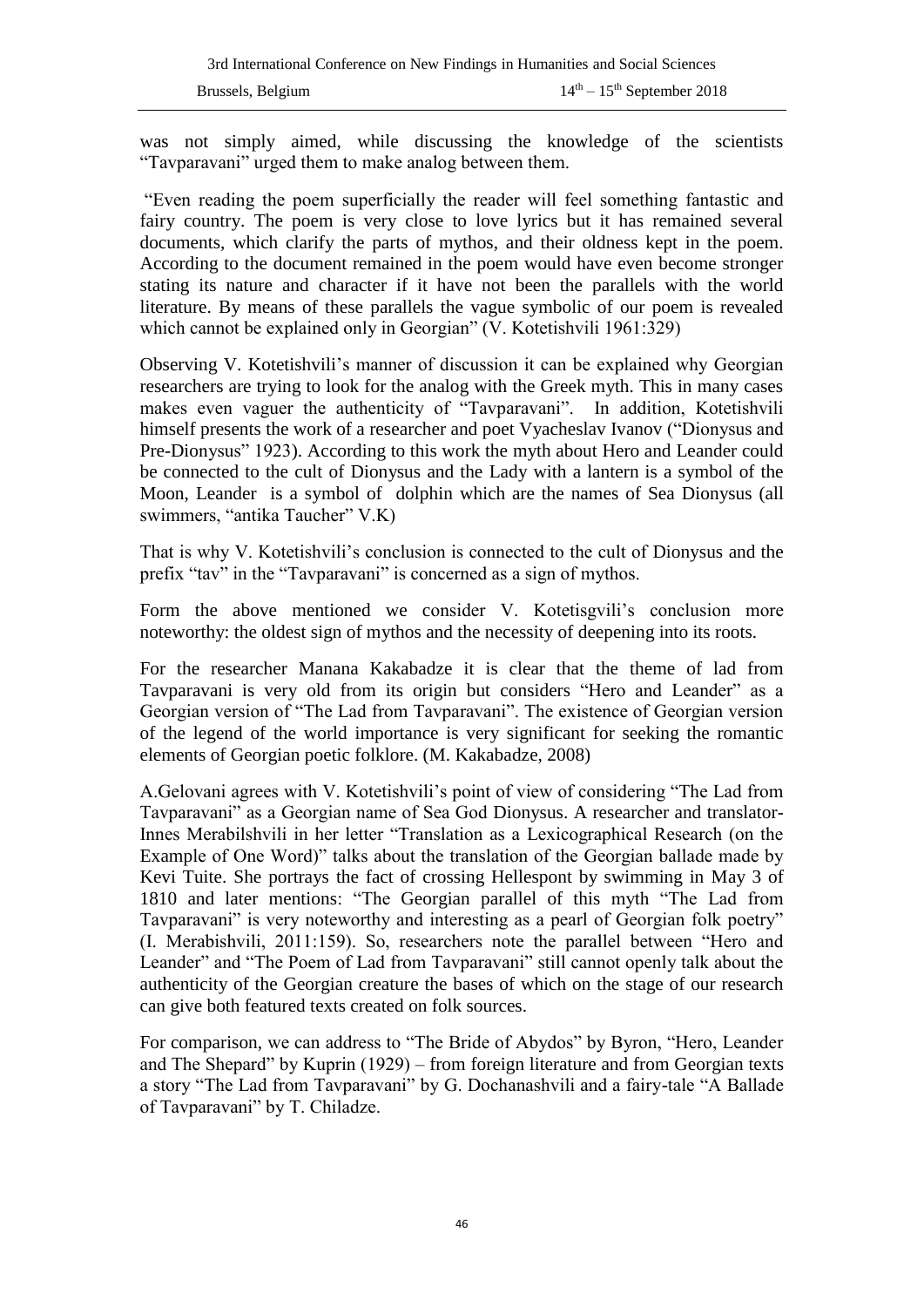"The Bride of Abydos" by Byron is a poem and does not represent a direct literary worked our version of a myth though as researchers note the realis of a myth is notable.

With Byron Hero is replaced by Zuleika, Giaffir's daughter, and Leander was replaced by Selim. According to the interpretation by Byron Selim does not die in the sea, he dies in the battle for his sweetheart and falls in the sea, then his corps floats to the lady and the lady dies on the shore for the loss of her beloved.

In the poem, the literary alteration of the myth is given but if we remove the changed names and other changes, the main subject matter is still from the myth- devotion and self-sacrifice for love.

The story by Kuprin is a kind of new mythical story that is an attempt of transforming the myth itself: the characters by Kuprin Hero and Leander are young Greek sweethearts. By interfering an old shepherd, Satire, Hero commits adultery and the lad, reaching the shore shamefully falls asleep beside his beloved. None of the characters dies. The author interpreted the story heard from Anatolian Greeks.

It is vivid that in foreign texts the authors used the myth of "Hero and Leander" only for a love story and their interest was still interpretation of the old myth. As with the Georgian authors (G. Dochanashvili, T. Chiladze) "The Poem of the Lad from Tavparavani" is not only opening the love theme, it is a story developed on national basis.

With Guram Dochanashvili a banal story of two loved ones is just a struggle for inaccessible blissful happiness. Grandpa Giorgi tells the story and in the heart of the lad from Tavparavani the blissful love to an inaccessible lady is flaring by and by. It is search for "a queen of a word". In the story the light is coming to the lad as a dream, though is not seen in the story, as it is a dream. Maybe dream itself is the tower presented in the ballade represents striving to unreachable and all these are strengthened by fascinating Georgian folk love poems. In the text, a witch is seen which extinguishes the candle in order to devour the lad into darkness and though the lad from Tavparavani dies, the white candle is still lit in the tower. Its silent burning is Ascension.

The text revealed the theme of eternity and inaccessibility given by the source from the myth. That is why 10 years ago this text was included in the academic programs of literature of Secondary schools.

The play by Tamaz Chiladze is really a fairy-tale where as a night dream a romantic love to Apra (The lad from Tavparavani) arises in the woman living in a tower. Here real and unreal are so interlaced. The writer introduces Bakhuta, a lad in love with Nano in which the woman later recognizes the beloved from dreams. All these ends with the storyteller's words why the lad from Tavparavani died who decided to swim across the lake by millstone or a lifebelt (based on I. Maisuradze the researcher I. Merabishvili concerns a millstone as a round wooden lifebelt).